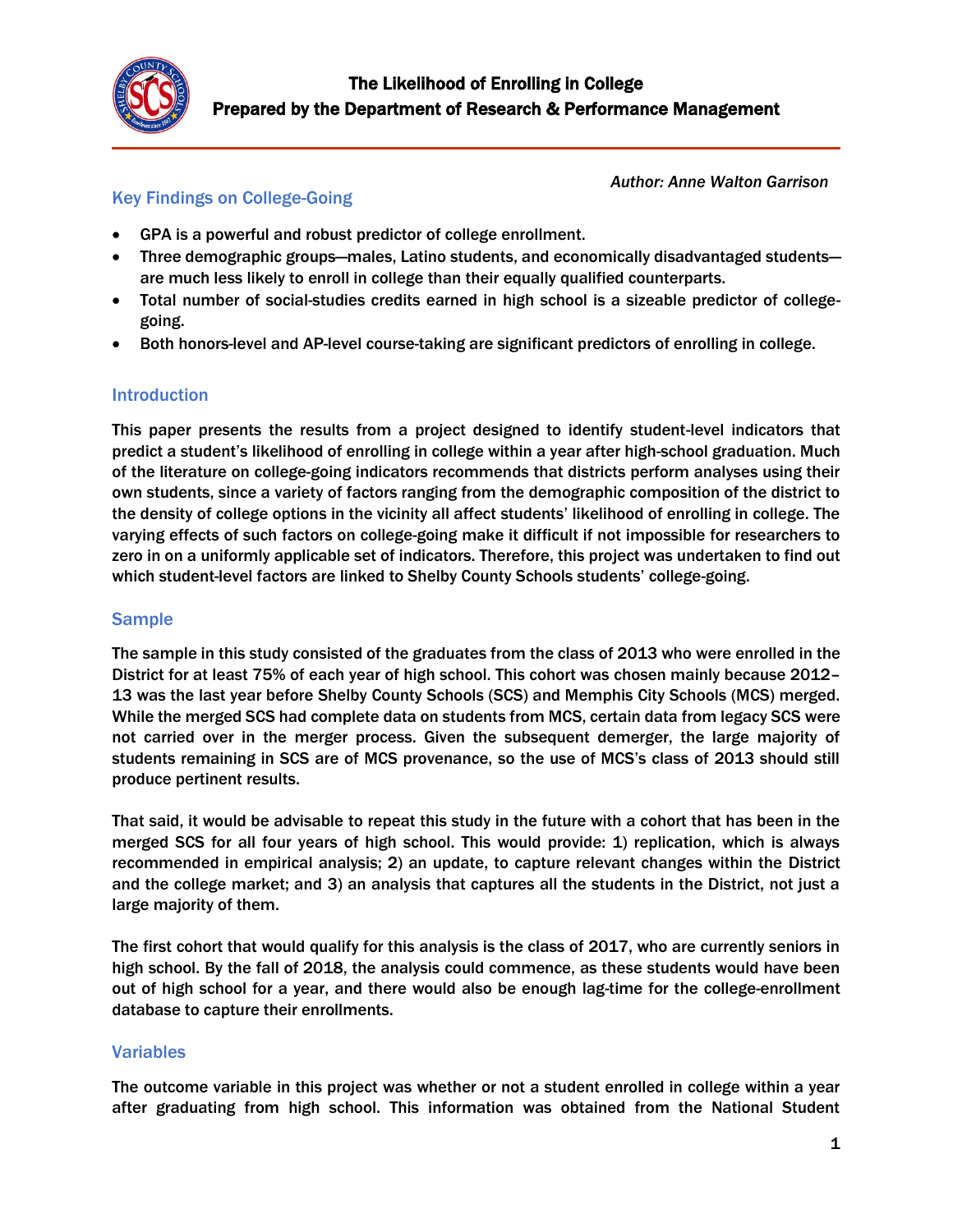

Clearinghouse (NSC), which gathers enrollment data from almost all colleges and universities in the nation.<sup>1</sup>

As for the predictors, a number of academic, behavioral, and demographic variables were considered in the analysis. They can be classified into six general categories: 1) college-readiness, 2) grades, 3) courses, 4) attendance, 5) conduct, and 6) demographics. The specific variables included in each category are listed below.

### 1. College-Readiness

- Explore composite scale score
- Plan composite scale score
- ACT composite scale score

### 2. Grades

- Unweighted grade-point average (GPA)
- Number of course failures

#### 3. Courses

- Algebra I in 8th grade
- Number of credits in each of the following areas:
	- o AP level: Advanced Placement (AP), International Baccalaureate, AP-level Dual Enrollment
	- o Honors level: Honors, honors-level Dual Enrollment
	- o Language Arts
	- o Mathematics
	- o Science
	- o Social Studies

#### 4. Attendance

Percentage of days present

#### 5. Conduct

 $\overline{\phantom{a}}$ 

- Maximum level of severity of infractions
- Number of infractions
- Number of suspensions

<sup>&</sup>lt;sup>1</sup> While the NSC is the best available source of information about American students' college-going, it should be noted that NSC data always slightly underrepresent actual college enrollments. First, a small percentage of postsecondary institutions do not participate in the NSC (including Memphis College of Art and the United States military academies). Second, some students elect to block their enrollment information from the clearinghouse, which they have the right to do under the Family Educational Rights and Privacy Act (FERPA). Third, the method NSC uses to match students' high school records with their college enrollments is very accurate, but it does not obtain a 100% match rate.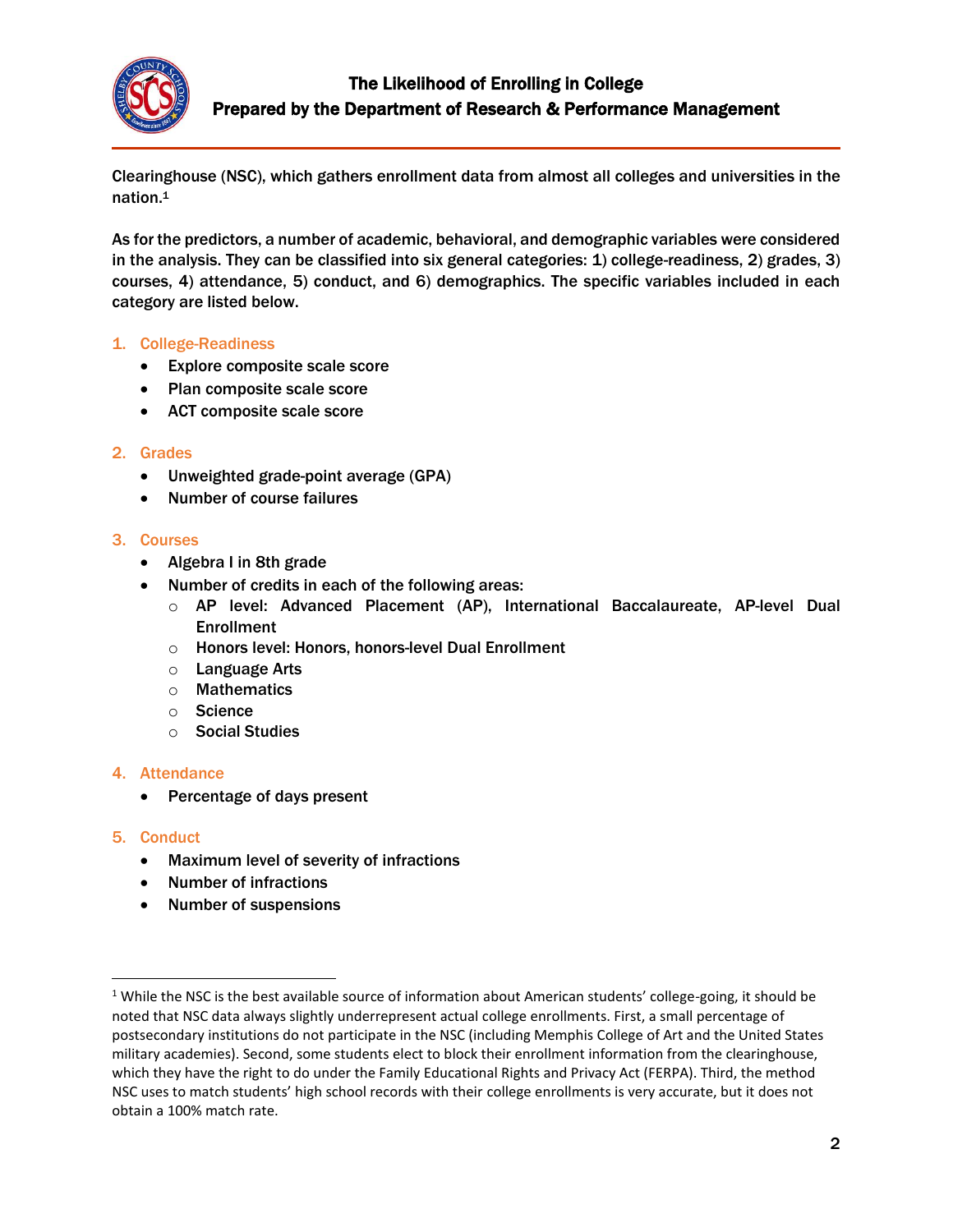

## 6. Demographics

- Economic disadvantage: qualifying for free or reduced lunch
- Gender
- Race/Ethnicity

## Method

The outcome of interest—whether or not a student enrolled in college within the year following highschool graduation—is dichotomous, making binary logistic regression a logical choice for the analysis2. The primary analysis took all four years of high school into account in order to capture the most information about students' experience and performance leading up to the college decision. Year-by-year analyses provided additional information and are presented in a subsequent section of this report.

## Results: Four-Year Model

For the full four-year model, the following variables were not significantly related to enrolling in college the year after graduation: Explore, Plan, course failures, taking Algebra I in 8th grade, APlevel credits, language-arts credits, math credits, science credits, suspensions, and economic disadvantage. These variables were thus dropped, and the model was refitted using only the statistically significant variables in order to estimate their effect sizes, which are presented in Table 1 and discussed below.

A note on interpretation: The closer a variable's odds ratio is to 1, the less effect that variable has on the outcome. Odds ratios higher than one indicate a positive relationship with the outcome (i.e., when the variable increases, so does the likelihood of enrolling in college), and odds ratios less than one indicate a negative relationship with the outcome (i.e., when the variable increases, the likelihood of enrolling in college *decreases*).

A simple formula converts an odds ratio into a percentage increase or decrease in the likelihood of the outcome. This calculation has already been done in Table 1, but for reference, here is the formula:

- If the odds ratio is *greater* than one, subtract 1 from it and multiply by 100. This gives the percentage *increase* in the likelihood of enrolling in college for every unit increase in the predictor variable.
- If the odds ratio is *less* than one, subtract it from 1 and multiply by 100. This gives the percentage *decrease* in the likelihood of enrolling in college for every unit increase in the predictor variable.

## College-Readiness

 $\overline{\phantom{a}}$ 

Of the three college-readiness assessments, only ACT score was significantly related to enrolling in college in the four-year model. Given that Explore is taken in 8th grade and Plan is taken in 10th grade, it is unsurprising that the ACT, which is taken in 11th and 12th grades and is an actual collegeentrance exam, accounts for the college-readiness portion of the probability of going to college.

<sup>&</sup>lt;sup>2</sup> For specifics about the modeling process, please contact the author at garrisonaw@scsk12.org.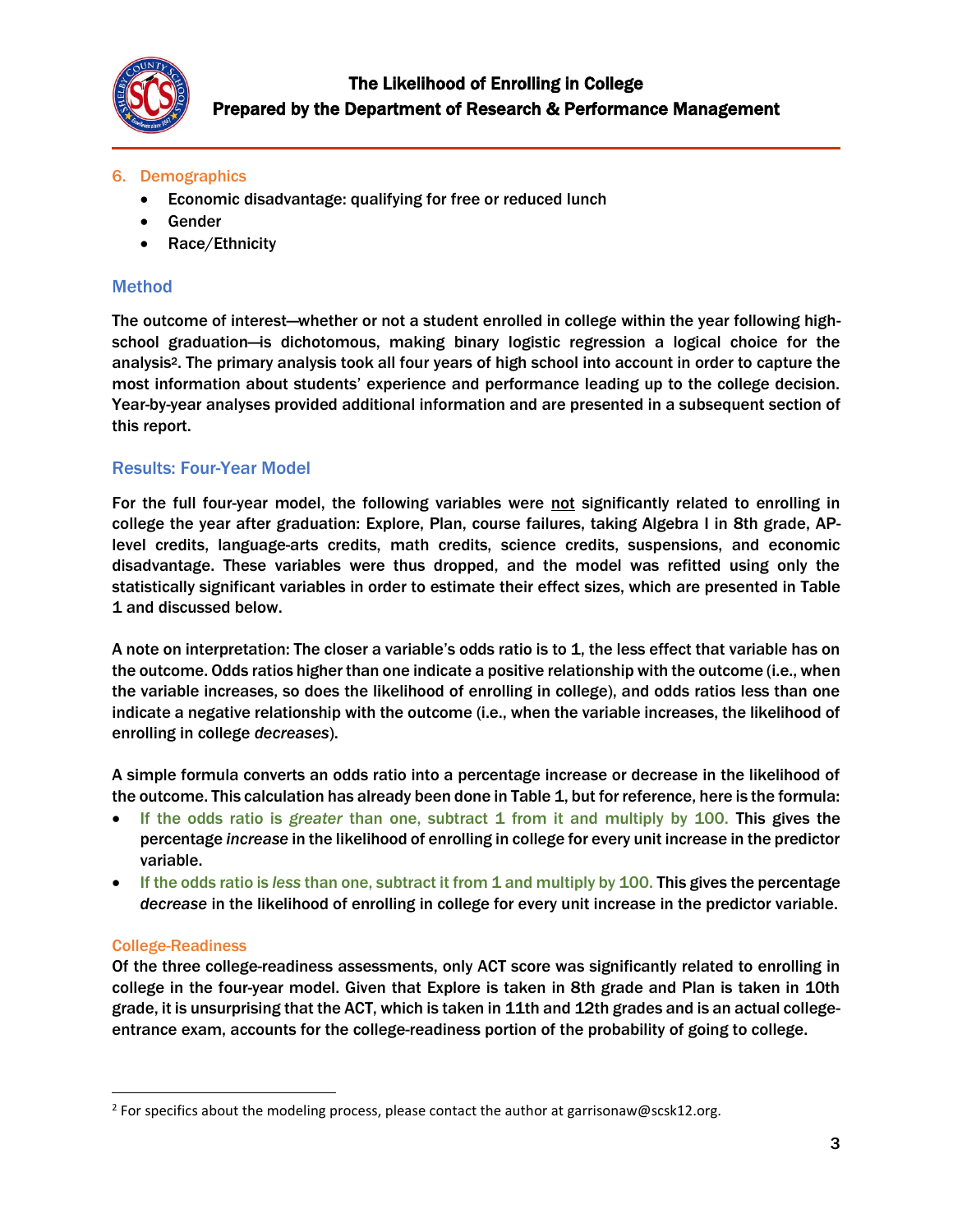

For every point increase in a student's ACT score, her odds of enrolling in college increased by a factor of 1.073 (controlling for the other significant variables). Put another way, each point increase in ACT score was associated with roughly a 7% increase in the likelihood of enrolling in college. Thus, holding all other factors constant, if Fatimah scores a 20 on the ACT while Kara scores a 19, Fatimah will be about 7% more likely to enroll in college than Kara.

|                                                | Odds ratio | Likelihood of going to college |            |  |
|------------------------------------------------|------------|--------------------------------|------------|--|
| Variable                                       |            | Percentage                     | Percentage |  |
|                                                |            | increase                       | decrease   |  |
| ACT composite score                            | 1.073      | 7.3                            |            |  |
| Unweighted GPA                                 | 2.508      | 150.8                          |            |  |
| Honors-level credits                           | 1.047      | 4.7                            |            |  |
| Social-studies credits                         | 1.178      | 17.8                           |            |  |
| Attendance rate                                | 1.068      | 6.8                            |            |  |
| Maximum severity level of infractions          | 0.920      |                                | 8.0        |  |
| Number of infractions                          | 1.028      | 2.8                            |            |  |
| Being female (as compared to male)             | 1.336      | 33.6                           |            |  |
| Being Latino (as compared to African American) | 0.436      |                                | 56.4       |  |

Table 1. Predictors of enrolling in college within a year of graduating from high school (class of 2013)

N = 4,345. All variables were significant at  $p < .001$  except for maximum severity level, which was significant at  $p < .01$ .

#### Grades

While number of course failures was not a significant predictor of college-going, unweighted GPA was a very strong predictor: Controlling for the other significant variables, a student's likelihood of enrolling in college increased by about 151% for every point increase in GPA. In other words, all other factors being equal, if Darius has a GPA an entire letter grade higher than Marco's, Darius will be 21/2 times more likely to go to college than Marco.

#### **Courses**

For every additional honors-level course a student took, her odds of enrolling in college increased almost 5% (holding the other variables constant). And interestingly, there was a sizable effect for social-studies course-taking: For every additional social-studies course a student took, his odds of going to college increased by almost 18% (controlling for the other variables in the model).

This might be because students who are more college-minded tend to take more electives from the social-studies realm (e.g., history, social sciences). Or, initial college-mindedness aside, perhaps the content of social-studies courses helps students think more about the possibility of college. Or perhaps social studies is an area especially suited to preparing students for college, as the human condition is the focus of many foundation courses in college.

However, the association between social-studies course-taking and college-going might instead stem from the practice of putting academically struggling students in language arts and math intervention courses, leaving less room for electives of any kind, including social studies. Given that struggling students are less likely to enroll in college than their non-struggling counterparts, this could create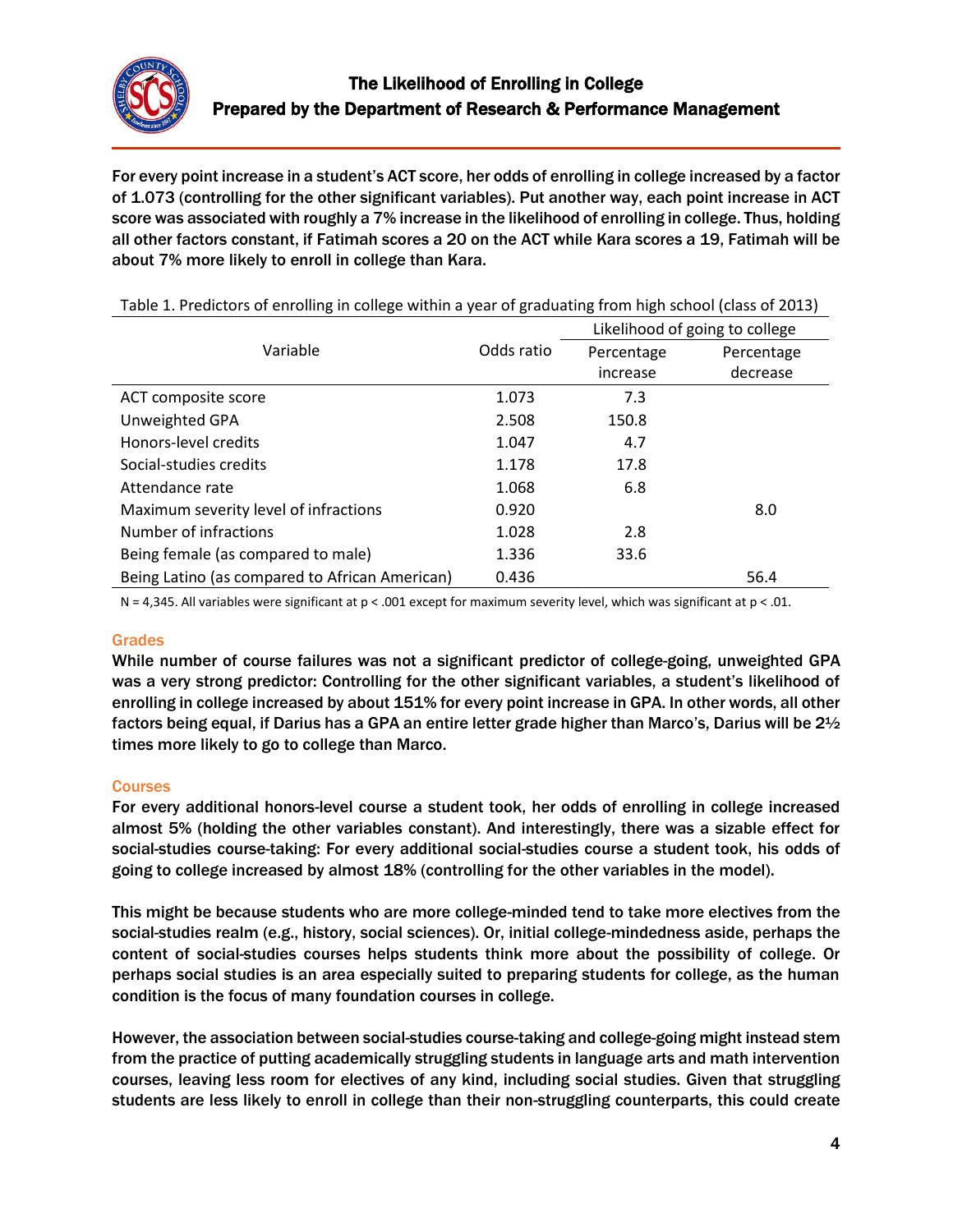

an association between social studies and college-going that has less to do with the content of social studies and more to do with the ability to take electives. Of course, the real explanation could involve a combination of some or all of the above arguments.

### **Attendance**

Attendance significantly predicted college enrollment: Controlling for the other significant variables, for every percentage-point increase in a student's attendance rate, her odds of enrolling in college within a year of graduating from high school increased almost 7%.

#### **Conduct**

In Memphis City Schools, transgressive behaviors were ranked on a scale of 1 (least severe) to 5 (most severe). Here are some examples of behaviors at each severity level:

- 1. cell phone violation; dress code violation; cutting class
- 2. continuously engaging in the same Level 1 offence; leaving campus without permission; gambling; tobacco possession
- 3. continuously engaging in the same Level 2 offence; non-gang-related fighting resulting in minor injury; potentially dangerous behavior
- 4. continuously engaging in the same Level 3 offence; bullying or harassment; extortion; vandalism; arson
- 5. continuously engaging in the same Level 4 offence; handgun possession; fighting that involves a weapon, is gang-related, or results in serious injury; possession of illegal drugs; sexual battery

The variable "maximum level of severity of infractions" represents the most severe level of all the infractions a student committed (if any). This variable was a significant negative predictor of collegegoing, such that for every increase in the maximum severity level of a student's infractions, his odds of going to college decreased by 8%, all other variables held constant. (Note that SCS does not currently classify infractions based on severity level, so this particular college-going indicator is not trackable for current students.)

Counterintuitively, *number* of infractions was a significant *positive* predictor of college-going. The effect, fortunately, was small: For every additional infraction, a student's likelihood of enrolling in college increased 3%, all other variables being equal. Still, this finding is not easy to explain. It is worth noting that in the year-specific analyses, this association is borne out for only two of the years; it is non-significant for the other two years. Also worth noting is that infractions can be quite minor, such as a cell phone or dress code violation. (Keep in mind that the severity of conduct is accounted for in the maximum-severity-level variable discussed above.)

#### **Demographics**

There was a strong effect for gender: Female graduates were about 34% more likely to go to college than their equally qualified male counterparts. This finding indicates a need to: 1) understand the barriers that SCS males face in going to college, and 2) to implement strategies designed to remove those barriers.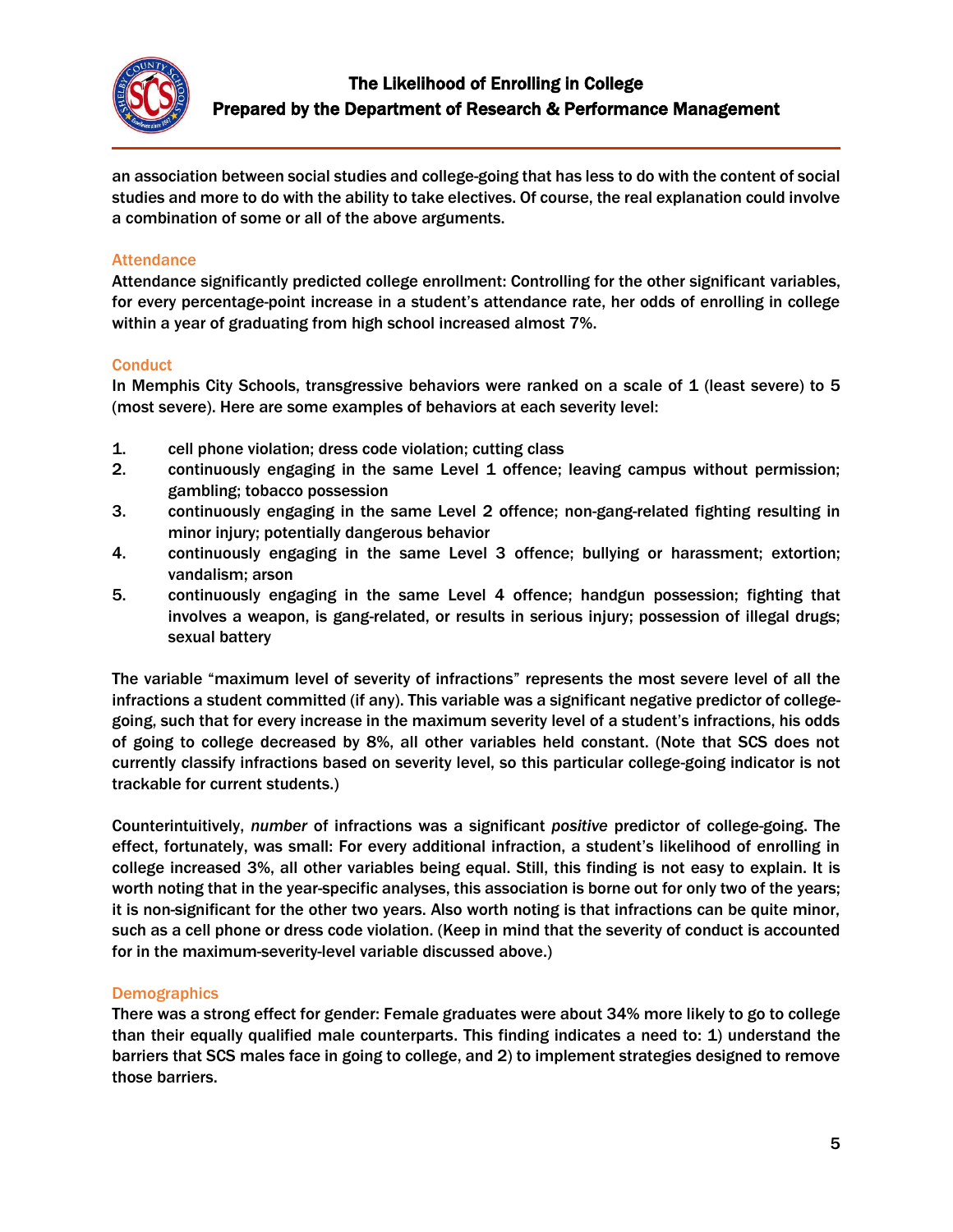

Regression requires the use of a reference category for analyzing categorical variables such as race/ethnicity. Because they were the most populous group, African Americans were the reference category for race/ethnicity, and three groups were compared to them: 1) Latino students, 2) White students, and 3) Asian, Native-American, and Hawaiian/Pacific-Island students (combined because of their small numbers). Latino graduates were the only group whose likelihood of going to college differed significantly from African-American graduates (controlling for the other variables in the model). The difference was stark: Latino students were about 56% less likely to attend college than their equally qualified African-American counterparts. Put another way, Latino graduates were less than half as likely as African-American graduates to enroll in college, all other things being equal. This indicates a strong need to understand and then counteract the obstacles Latino students face in going to college.

# Results: Year-Specific Models

For each year-specific model, certain variables were excluded because of their lack of pertinence to the given grade level; these exclusions are noted for each model. Note that variables in the four-year model were four-year totals, while the variables in the grade-specific models contain only the values for the given year.

### Ninth Grade (2009–10)

Plan and ACT were excluded from this model, as they are taken after 9th grade. Number of AP-level credits was also excluded, as very few 9th-graders take AP-level courses.

The 9th-grade variables that were not significantly related to college enrollment were: course failures, taking Algebra I in 8th grade, math credits, science credits, social-studies credits, number of suspensions, and economic disadvantage. These variables were dropped, and the model was refitted using only the statistically significant variables, shown in Table 2.

|                                                |            | Likelihood of going to college |            |  |
|------------------------------------------------|------------|--------------------------------|------------|--|
| Variable                                       | Odds ratio | Percentage                     | Percentage |  |
|                                                |            | increase                       | decrease   |  |
| Explore composite score                        | 1.117      | 11.7                           |            |  |
| Unweighted GPA                                 | 1.949      | 94.9                           |            |  |
| Honors-level credits                           | 1.172      | 17.2                           |            |  |
| Language-arts credits                          | 0.881      |                                | 11.9       |  |
| Attendance rate                                | 1.034      | 3.4                            |            |  |
| Maximum severity level of infractions          | 0.896      |                                | 10.4       |  |
| Number of infractions                          | 1.050      | 5.0                            |            |  |
| Being female (as compared to male)             | 1.357      | 35.7                           |            |  |
| Being Latino (as compared to African American) | 0.434      |                                | 56.6       |  |

Table 2. Ninth-grade predictors of enrolling in college within a year of graduating from high school (class of 2013)

 $N = 4.079$ . All variables were significant at  $p < .001$  except for language-arts credits, maximum severity level, and number of infractions, which were all significant at p < .01.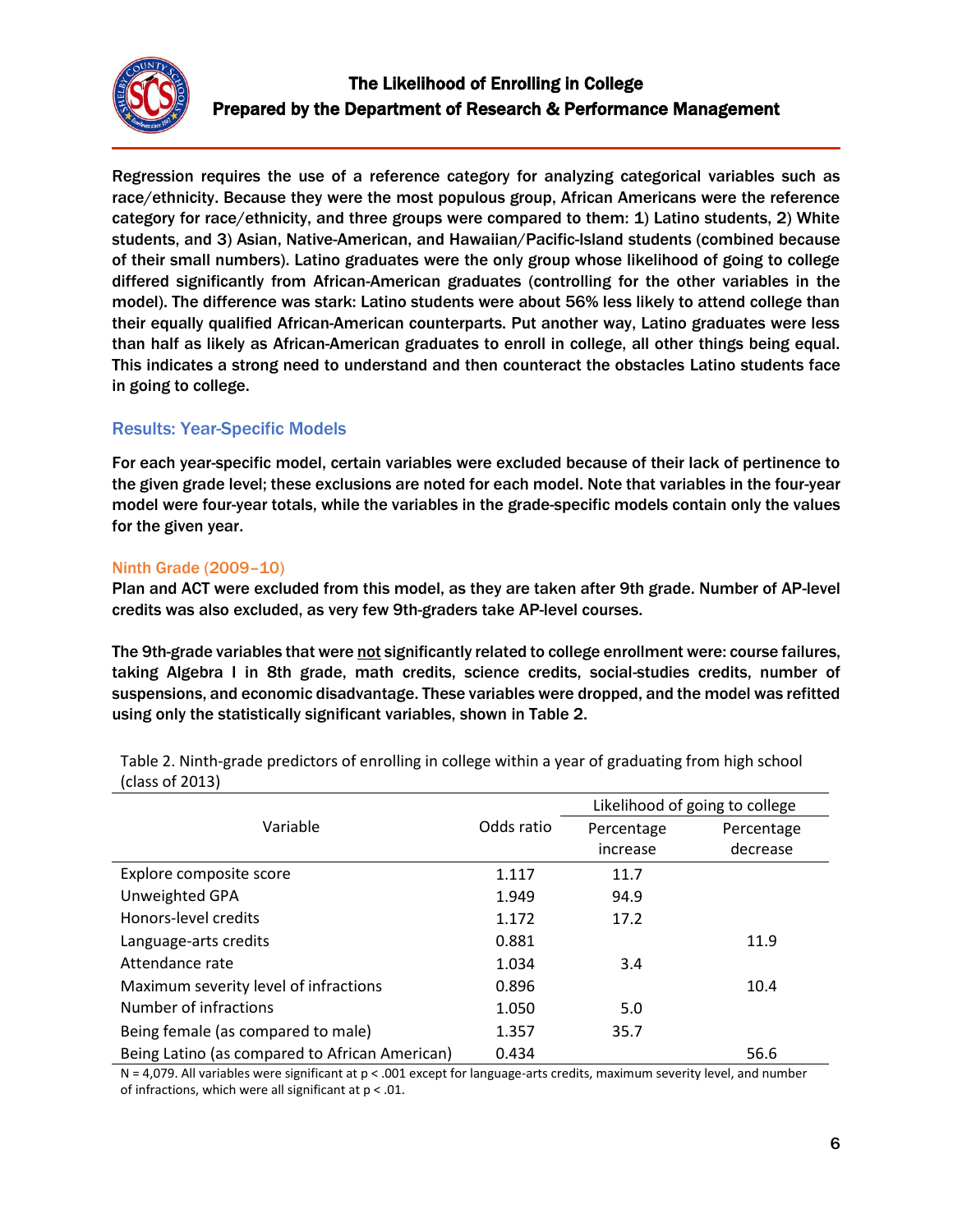

# Tenth Grade (2010–11)

Explore and ACT were excluded from this model, as Plan is the college-readiness exam taken in 10th grade. The number of AP-level credits among 10th-graders was low, so this variable was excluded as well. Also, taking Algebra I in 8th grade was excluded, since it was captured in the 9th-grade model, which was closer in time to 8th grade.

The following 10th-grade variables were not significantly related to college-going: math credits, science credits, and number of suspensions. These variables were thus dropped, and the model was refitted using only the statistically significant variables, presented in Table 3.

Table 3. Tenth-grade predictors of enrolling in college within a year of graduating from high school (class of 2013)

|                                                       |            | Likelihood of going to college |            |
|-------------------------------------------------------|------------|--------------------------------|------------|
| Variable                                              | Odds ratio | Percentage                     | Percentage |
|                                                       |            | increase                       | decrease   |
| Plan composite score                                  | 1.128      | 12.8                           |            |
| Unweighted GPA                                        | 1.551      | 55.1                           |            |
| Number of course failures                             | 0.847      |                                | 15.3       |
| Honors-level credits                                  | 1.242      | 24.2                           |            |
| Language-arts credits                                 | 0.897      |                                | 10.3       |
| Social-studies credits                                | 1.131      | 13.1                           |            |
| Attendance rate                                       | 1.033      | 3.3                            |            |
| Maximum severity level of infractions                 | 0.909      |                                | 9.1        |
| Number of infractions                                 | 1.066      | 6.6                            |            |
| Being economically disadvantaged (as compared to not) | 0.845      |                                | 15.5       |
| Being female (as compared to male)                    | 1.481      | 48.1                           |            |
| Being Latino (as compared to African American)        | 0.406      |                                | 59.4       |

N = 4,626. All variables were significant at p < .001 except for course failures and maximum severity level (significant at p < .01) and language-arts credits, social-studies credits, and economic disadvantage (significant at p < .05).

## Eleventh Grade (2011–12)

Explore and Plan were excluded from this model, as ACT is the college-readiness exam taken in 11th grade. Taking Algebra I in 8th grade was also excluded, since it was captured in the 9th-grade model, which was closer in time to 8th grade.

The 11th-grade variables not significantly associated with going to college were: course failures, language-arts credits, math credits, science credits, number of infractions, and number of suspensions. These were dropped, and the model was refitted with just the statistically significant variables, shown in Table 4.

#### Twelfth Grade (2012–13)

Explore and Plan were excluded from this model, as ACT is the relevant college-readiness exam for seniors. Taking Algebra I in 8th grade was also excluded, since it was captured in the 9th-grade model, which was closer in time to 8th grade.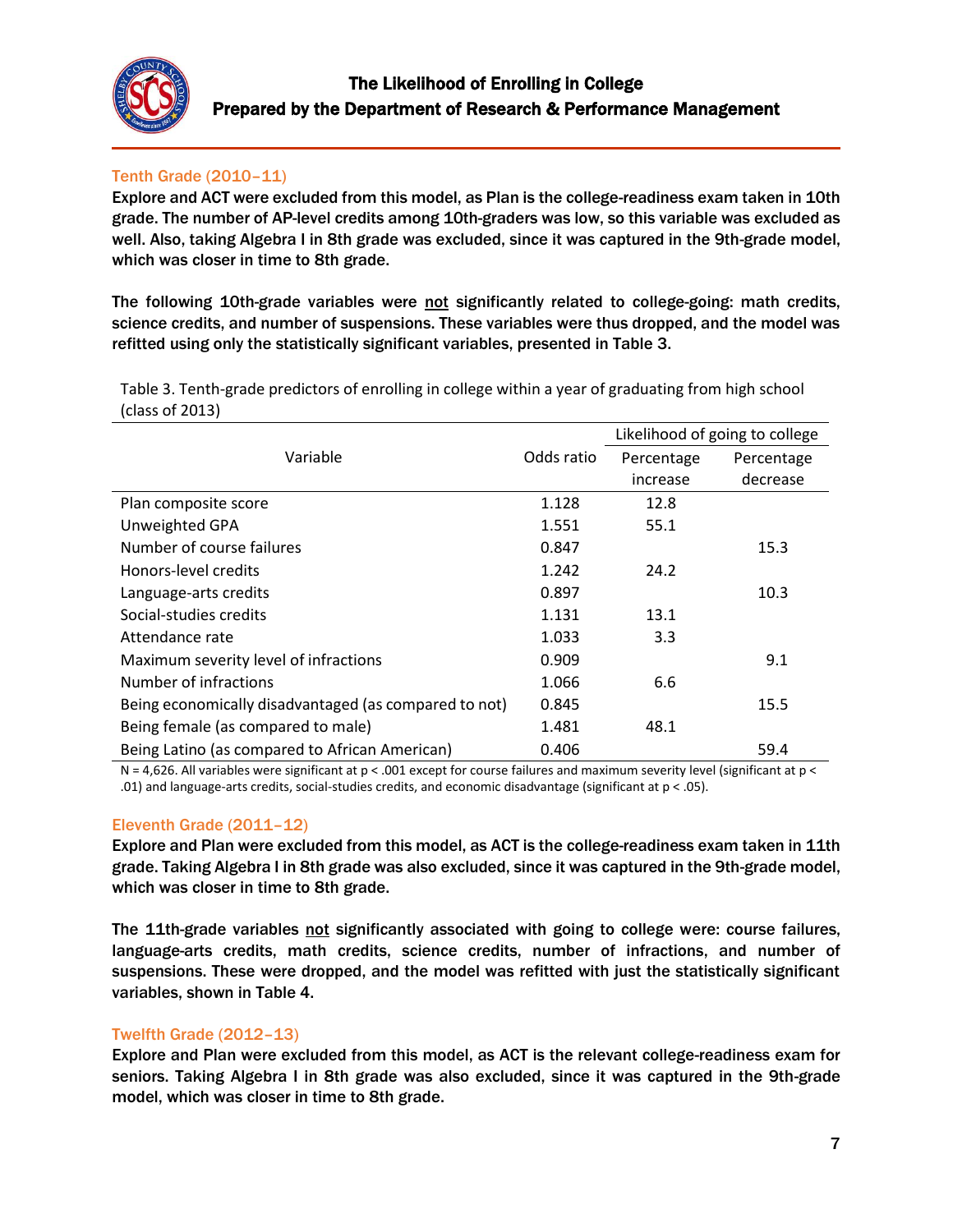

The 12th-grade variables not significantly associated with enrolling in college were: math credits, science credits, social-studies credits, maximum severity level of infractions, number of infractions, and number of suspensions. These variables were thus dropped, and the model was refitted with just the statistically significant variables, shown in Table 5.

|                                                       |            | Likelihood of going to college |            |
|-------------------------------------------------------|------------|--------------------------------|------------|
| Variable                                              | Odds ratio | Percentage                     | Percentage |
|                                                       |            | increase                       | decrease   |
| ACT composite score                                   | 1.104      | 10.4                           |            |
| Unweighted GPA                                        | 1.755      | 75.5                           |            |
| AP-level credits                                      | 1.143      | 14.3                           |            |
| Honors-level credits                                  | 1.156      | 15.6                           |            |
| Social-studies credits                                | 1.229      | 22.9                           |            |
| Attendance rate                                       | 1.032      | 3.2                            |            |
| Maximum severity level of infractions                 | 0.917      |                                | 8.3        |
| Being economically disadvantaged (as compared to not) | 0.821      |                                | 17.9       |
| Being female (as compared to male)                    | 1.368      | 36.8                           |            |
| Being Latino (as compared to African American)        | 0.390      |                                | 61.0       |
| Being White (as compared to African American)         | 0.686      |                                | 31.4       |

Table 4. Eleventh-grade predictors of enrolling in college within a year of graduating from high school (class of 2013)

 $N = 4,744$ . All variables were significant at  $p < .001$  except for AP-level credits, economic disadvantage, and White, which were all significant at p < .05.

Table 5. Twelfth-grade predictors of enrolling in college within a year of graduating from high school (class of 2013)

|                                                       |            | Likelihood of going to college |            |
|-------------------------------------------------------|------------|--------------------------------|------------|
| Variable                                              | Odds ratio | Percentage                     | Percentage |
|                                                       |            | increase                       | decrease   |
| ACT composite score                                   | 1.112      | 11.2                           |            |
| Unweighted GPA                                        | 1.918      | 91.8                           |            |
| Number of course failures                             | 0.809      |                                | 19.1       |
| AP-level credits                                      | 1.233      | 23.3                           |            |
| Honors-level credits                                  | 1.149      | 14.9                           |            |
| Language-arts credits                                 | 1.165      | 16.5                           |            |
| Attendance rate                                       | 1.047      | 4.7                            |            |
| Being economically disadvantaged (as compared to not) | 0.841      |                                | 15.9       |
| Being female (as compared to male)                    | 1.319      | 31.9                           |            |
| Being Latino (as compared to African American)        | 0.436      |                                | 56.4       |

N = 4,788. All variables were significant at p < .001 except for course failures (significant at p < .01) and language-arts credits and economic disadvantage (significant at p < .05).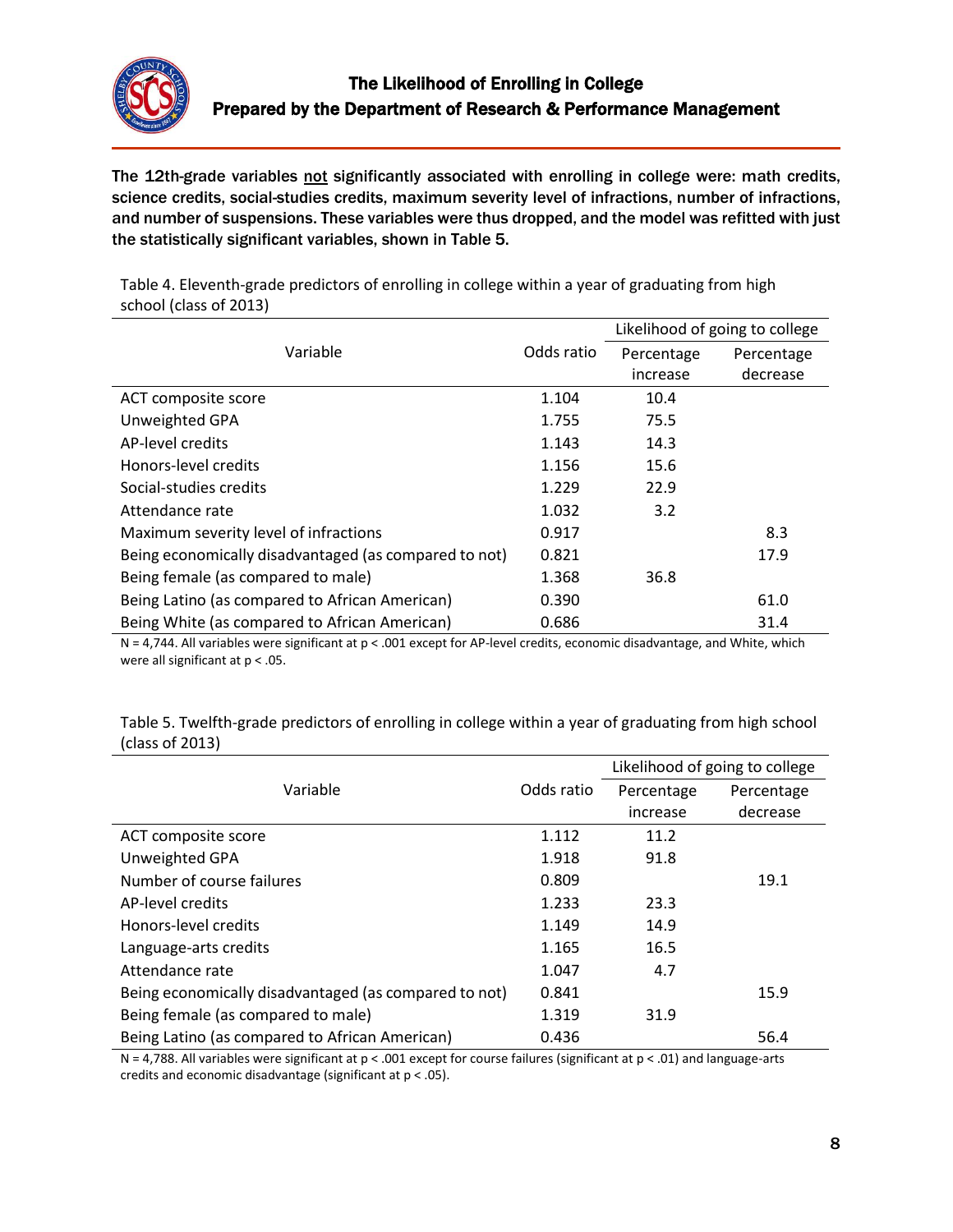

# Highlights from the Year-Specific Findings

*Robust predictors.* The variables that were statistically significant in all five models (the overall model and each year-specific model) were: GPA, college-readiness score (ACT, Plan, or Explore), honorslevel credits, attendance, being female, and being Latino. Their relationships to the outcome were consistent over all five models, both in direction and, somewhat more variably, strength. As such, they can all be considered robust predictors (positive or negative, depending on the variable) of college-going.

*AP-level credits.* Number of AP-level credits was not a significant predictor of college-going in the four-year model, but it is likely that the effect was simply washed out when looking at all four years of high school at once. In both 11th and 12th grade, when most AP-level courses are taken, number of AP-level credits was positively, significantly, and substantially related to enrolling in college (other variables held constant). This signifies that AP-level course-taking is indeed a predictor of enrolling in college. (Recall that AP-level credits were not included in the 9th- and 10th-grade models because of the small number of students who took AP-level courses in those grades.)

*Economic disadvantage.* Economic disadvantage, though not significant in the four-year model, was a significant negative predictor in three of the year-specific models. This indicates that economically disadvantaged students were less likely to go to college than their equally qualified nondisadvantaged counterparts. In other words, economic disadvantage can be considered a negative predictor of college-going.

## Profiles of College-Goers versus Non-College-Goers

This section provides visual comparisons between the class of 2013 graduates who did and did not enroll in college within a year after graduation. As shown in Figure 1, those who enrolled in college had averaged about two to three points higher on college-readiness exams than those who did not enroll in college. The disparity widened a little with each subsequent test, from Explore in 8th grade to Plan in 10th grade to ACT in 11th or 12th grade. Similarly, the college-goers had an average GPA half a letter grade higher and failed an average of one course less than the non-college-goers, as shown in Figure 2.



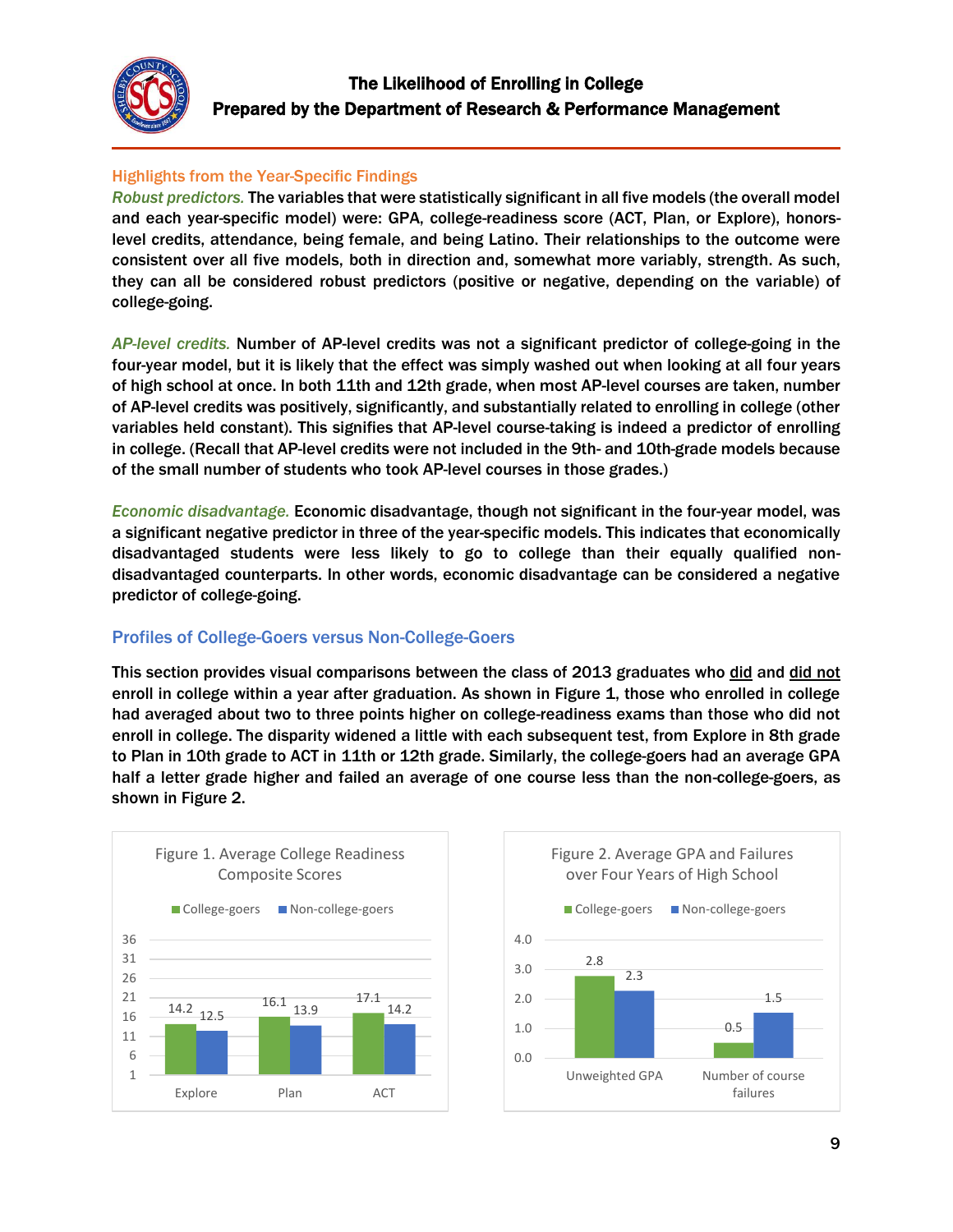

Figure 3 presents the course-taking differences between the college enrollees and the non-enrollees. Note that the college-goers earned an average of one AP-level credit and more than four honors-level credits than their non-college-going counterparts earned.



As shown in Figure 4, the students who enrolled in college had an average attendance rate almost three percentage points higher than those who did not enroll in college. As for conduct, depicted in Figure 5, the college-goers committed infractions that were, on average, fewer in number and less severe than those committed by the non-college-goers. The college-goers also averaged a lower number of suspensions over their four years of high school than did the non-college-goers (though this factor was not significant in the analyses).



Finally, Figure 6 indicates the college enrollment rates of the 2013 graduates by their demographic characteristics and by whether or not they took Algebra I in 8th grade. Though not a significant predictor when controlling for the other variables in the model, taking Algebra I in 8th grade nonetheless was associated with a much higher college-enrollment rate. Indeed, the students who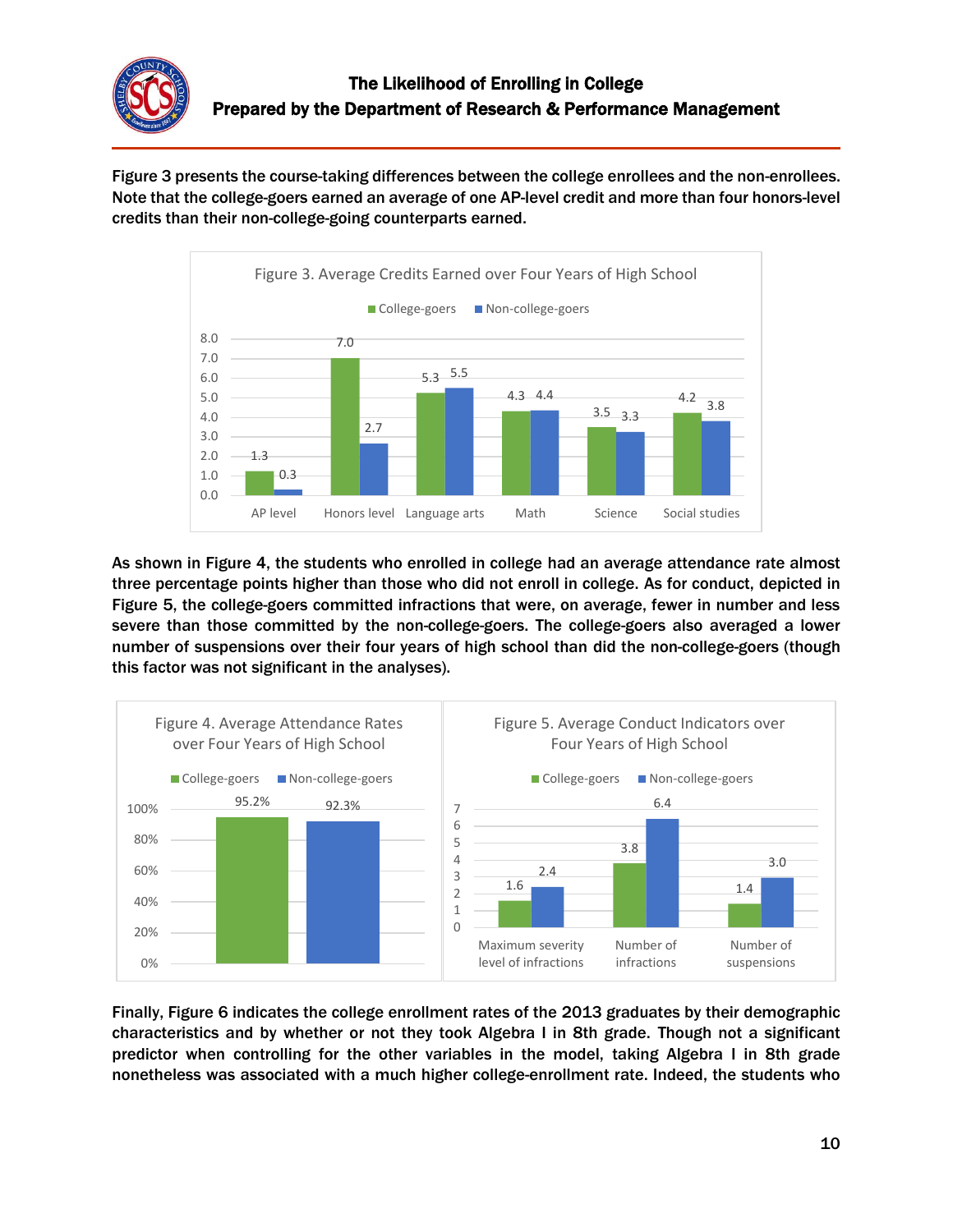

took Algebra I in 8th grade enrolled in college at rate 26 percentage points higher than did the students who delayed taking Algebra I until high school.

In keeping with the model findings presented earlier, certain demographic groups had much higher college enrollment rates than others. Economically disadvantaged (ED) students enrolled in college at a much lower rate than their non-disadvantaged counterparts; males had a lower rate than females; Latinos had a lower rate than African Americans and a much lower rate than Whites and the combined group of Asians, Native Americans, and Hawaiian/Pacific Islanders.

African Americans also had a lower college-enrollment rate than Whites and the combination group, as Figure 6 shows. Recall, however, that African Americans' college-going likelihood was not significantly different from that of Whites or the combination group. So, although African-American students enrolled in college at a rate 20+ percentage points lower than that of Whites and the combination group, the groups' likelihoods of enrolling in college were not significantly different when controlling for the other variables in the model. This means that when factors such as academic performance, advanced course-taking, economic status, behavior, attendance, and so forth are taken into account, the differences in college-going disappear. In other words, African Americans and Whites with the same academic, economic, and behavioral profiles were, on average, equally likely to go to college. And the same goes for African Americans and the combined group of Asians, Native Americans, and Hawaiian/Pacific Islanders. Should the District be concerned about the 20+ percentage-point gap in actual college enrollment? Most certainly. But what this study shows is that this gap is attributable to academic, economic, and behavioral factors—many of which the District can influence in a positive way.